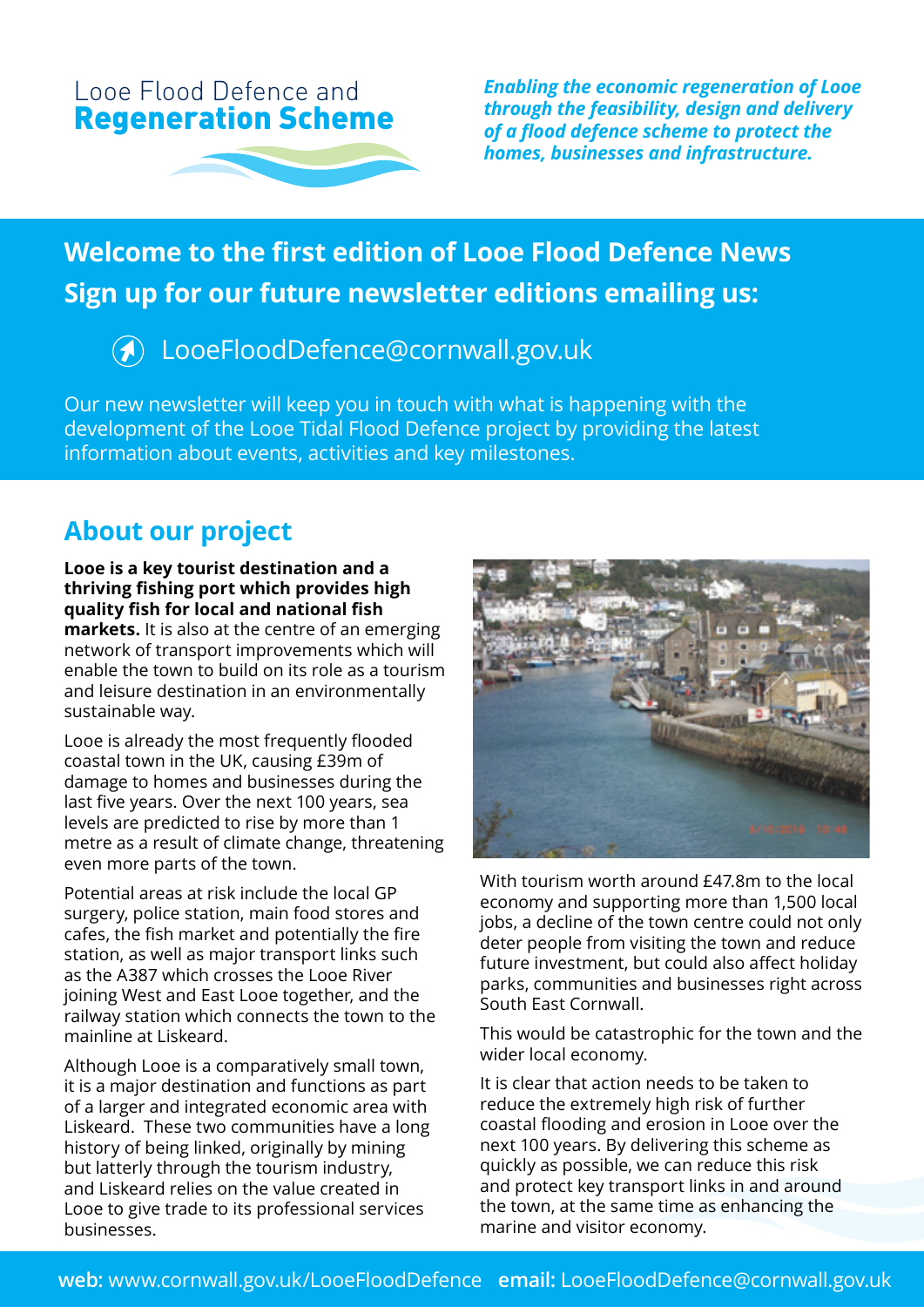## **What is being proposed?**

#### **A tidal flood defence scheme has been identified which, if developed and delivered, will:**

- protect the entire town, fishing fleet and harbour from increasingly frequent flooding
- enhance the overall environmental integrity of designated sites and water bodies
- help deliver new and improved rail, road, ferry, cycling and walking links.
- support the regeneration of Looe and the wider South East Cornwall economy

#### **The proposal\*, which aligns with the Looe Neighbourhood Development Plan, includes:**

• A tidal barrier which will close when flooding is likely

- A southern breakwater which will prevent overtopping of the tidal barrier and sea front during tidal surges, provide a shelter for vessels when the flood gates are closed and protect Hannafore Road.
- An extension to the Banjo pier, creating a low water landing stage providing boat access at all states of the site.
- A cut-off wall below East Looe beach to prevent tidal flooding bypassing the tidal barrier
- A new walkway from Pennyland in the town to Hannafore to provide access to the coast path and protected access off the main road.

\* Current plans for the positions and lengths of piers are likely to evolve in response to wave modelling and ecology, and commercial issues



## **Who is involved?**

The project is being led by a range of partners.

#### **These include:**

- Cornwall Council
- Looe Harbour Commissioners
- Environment Agency
- Looe Town Council
- Looe Development Trust
- West Looe Town Trust
- East Looe Town Trust and
- RNLI

Discussions are also taking place with South West Water, Devon and Cornwall Police and Network Rail to encourage joint working.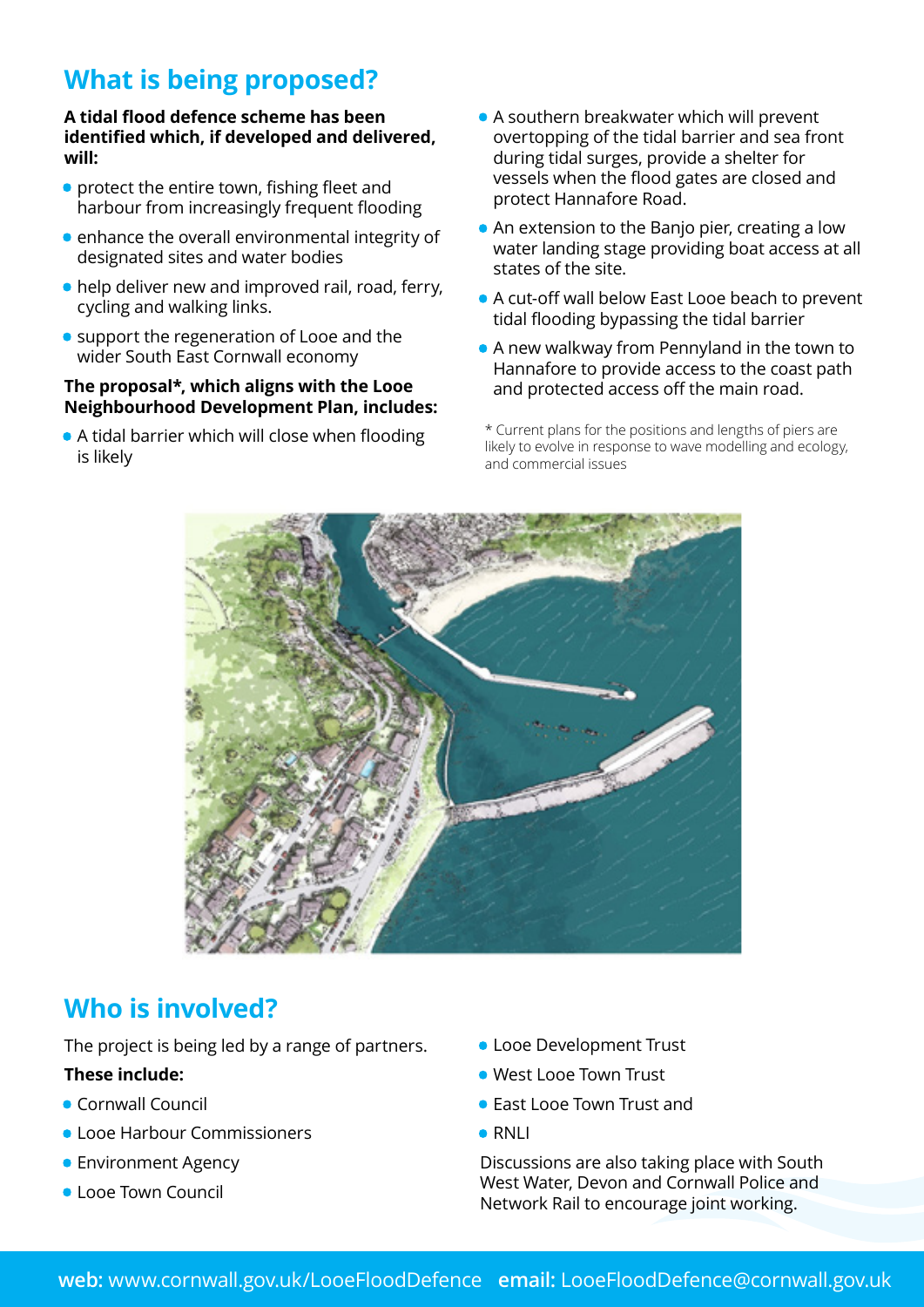## **What are we doing?**

A number of different options have considered as potential solutions during the past 20 years. Unfortunately, following detailed consideration, only one – the tidal barrier scheme – was considered viable.

In July 2015 Looe Harbour Commissioners funded work to develop proposals for a new food defence scheme. The outcome was supported by 95% of local residents and landowners.

Last year Cornwall Council's Cabinet agreed to support the development of the Looe Flood Defence project, allocating £2.3m from the South-East Cornwall Regeneration Programme.

Since then Cornwall Council members and officers have been working with Looe Harbour Commissioners, Looe Town Council, Looe Development Trust, West Looe Town Trust, East Looe Town Trust, the Environment Agency, the RNLI and local MP Sheryll Murray to turn the proposals into an economically viable and environmentally friendly solution to the town's tidal flooding challenges.

A Project Board and Steering Group have been set up to drive the progress of the scheme and ensure that key milestones are met.

The costs for delivering this exciting and ambitious project are currently estimated at between £60m and £75m. Work is taking place to prepare a bid for funding to submit to the Government.



At the same time more detailed work is being carried out for the outline design of the scheme. During the summer surveyors from the MWJV design team used a small amphibious vehicle to carry out a detailed laser scan and sonar survey of the Harbour, Banjo Pier and Seawall.

Discussions are also taking place to acquire the land required to increase the capacity of Looe Rail Station. Cornwall Council is also working with GWR, Network Rail and the Devon and Cornwall Rail Partnership on plans to improve the service between Looe and the mainline.

In addition, Cornwall Council is providing £4.1m to develop a network of cycle trails in the area as part of a wider set of proposals to boost sustainable tourism in South East Cornwall. This will involve bringing forward plans to invest in the Looe Valley branch line and a network of cycle trails.

### **How will the project benefit the town?**

#### **The main aims of the proposal are to:**

- protect the entire town, the fishing fleet facilities and harbour from increasingly frequent flooding
- protect 331 homes and 208 businesses in and around the town centre
- protect key transport links, including rail, road and cycle hub
- allow the emergency services to remain operational.

**It will also support the regeneration of Looe and ensure the long term sustainability of the area by:**

- encouraging £49.8m new business growth
- providing access to the sea at all states of the tide, and
- providing an answer to a missing link in the south-west coast path

Looe is at the centre of an exciting emerging network of integrated travel and leisure opportunities.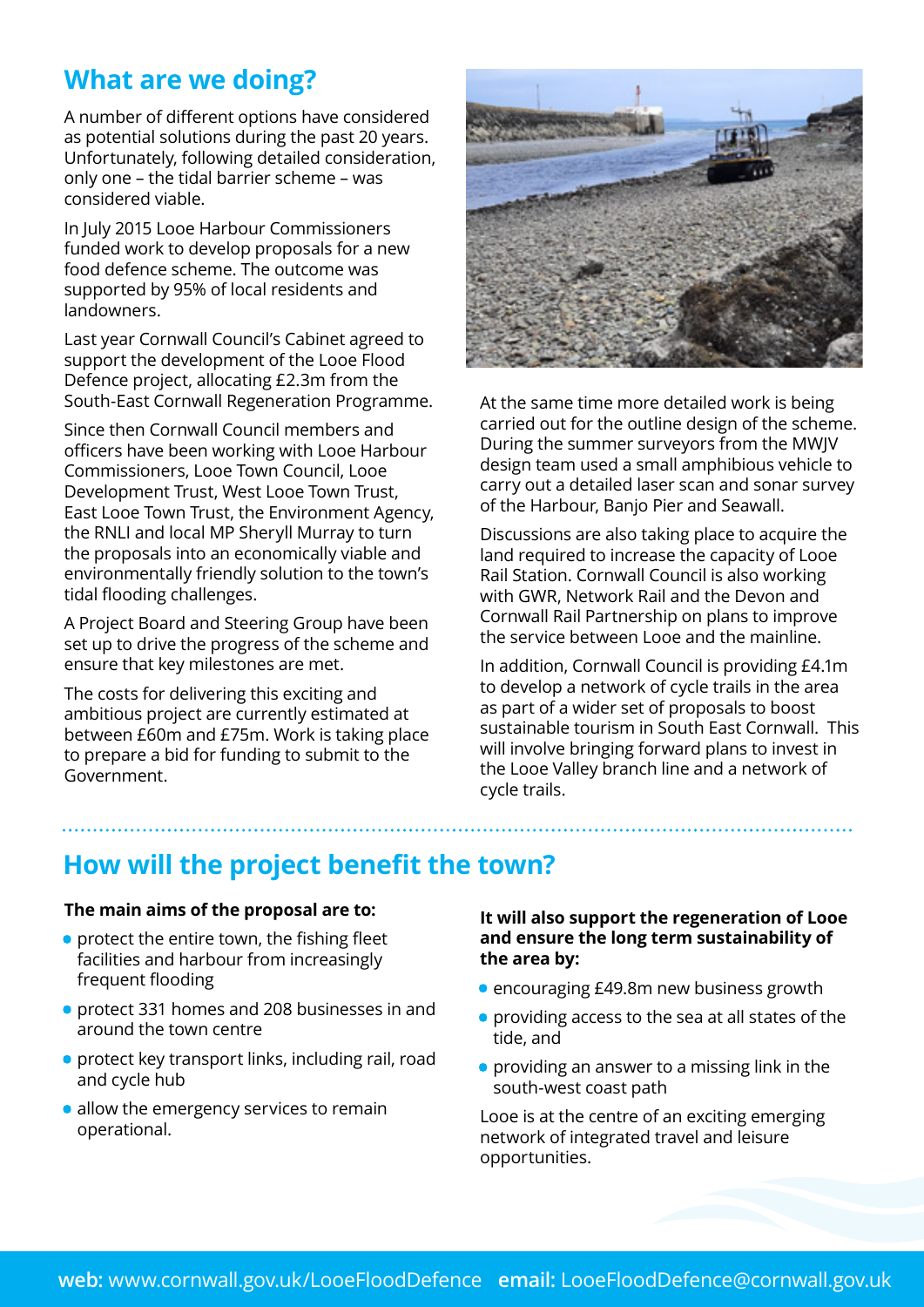#### **The scheme will make it easier to provide:**

- improved rail links, with new investment in the Looe Valley branch line
- continuous access to sea and coastal ferry links, and
- the development of a new south east Cornwall cycle hub at the centre of a new network of routes which address the gap in the national cycle network. This will aim to mirror the success and significance of the North Cornwall

cycle links, including the Camel Trail which attracts more than 500,000 visitors a year to the local area.

The investment in flood defences is essential to enable these opportunities to progress. It is expected the integrated cycle network will generate around £17.7m over a 15 year period.

None of this will be possible without protecting the town's core assets from flooding.

## **What has been achieved during the past four months**

Members of the project team have been carrying out a series of surveys and detailed assessments as part of the ongoing work to design the scheme and to help secure Government funding for the project. **These include:** 

#### **Waterfront survey**

We have carried out a very high resolution 3D survey of nearly every inch of the Looe's waterfront.



This survey is being used for numerous

parts of the project development – from working out where to specify ground investigations to modelling the flood risk and soon to designing the proposed structures.

#### **Flooding risk**

Using the latest Environment Agency data on extreme water levels and the government's modelling of future sea level rise we have looked at the extent and depth of flooding over the next 100 years.



This has allowed us to work out the number of residential and commercial properties at risk and estimate the economic impact of the flooding.

#### **Erosion risk**

If no one did anything to maintain the current harbour walls, then over time they would fail and lead to erosion which would severely affect the town.



We have estimated how significant this impact would be, again to justify how important it is to invest in the walls and the future defences.

#### **Impact on transport links**

The road and rail links to Looe flood with a relatively high frequency. We have estimated the economic impact of these transport impacts to support the case for investment in the flood defences.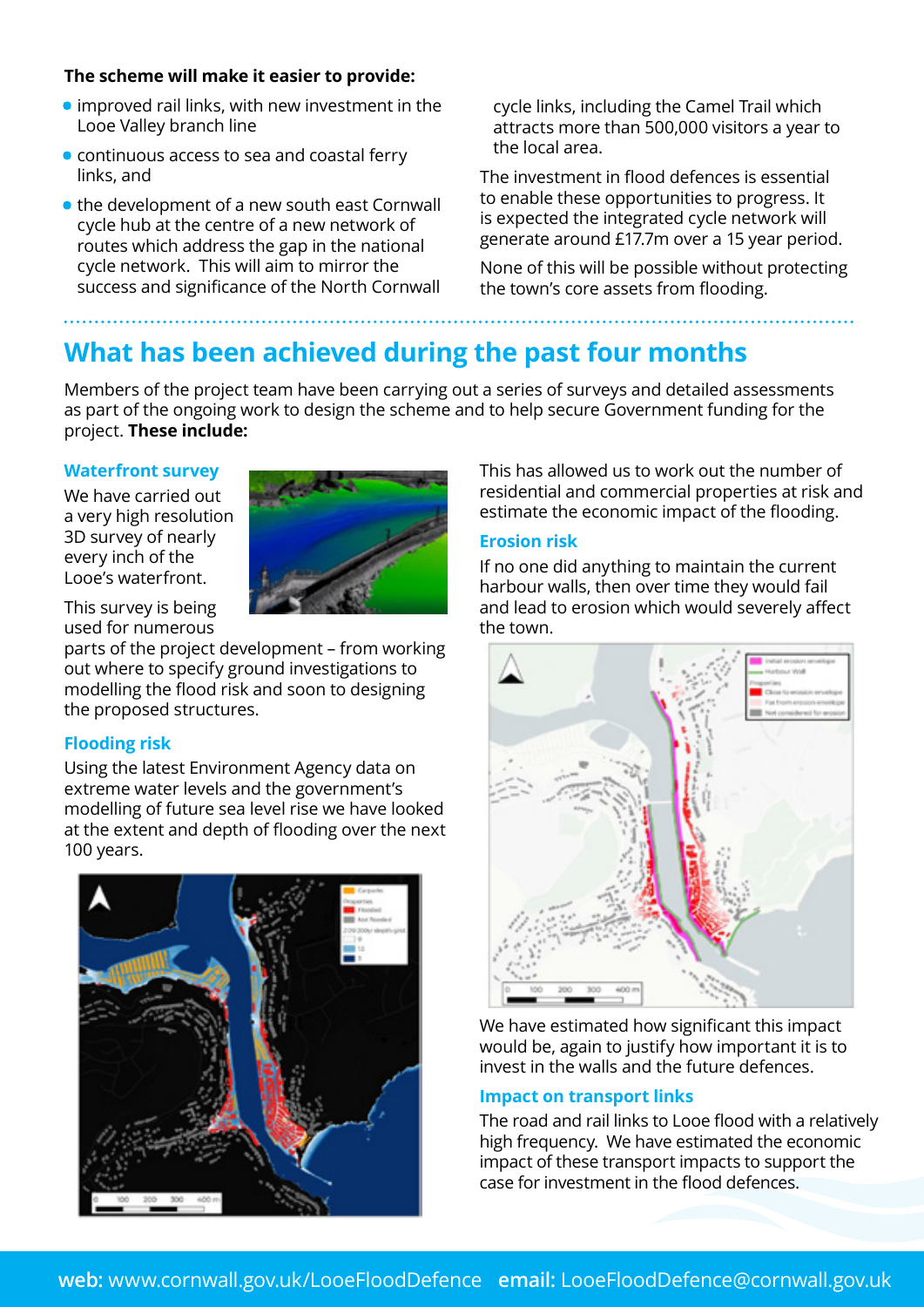

#### **Impact on utilities**

In addition to people and property at risk on the ground, we also need to consider what is at risk of flooding below ground.





A good understanding of these services allows us to value the impacts of flooding and make sure we don't interrupt services when carrying out works.

#### **Tidal Gates**

We have explored a number of locations to place a gate or gates and accompanying flood wall to prevent flood water flowing inland.

No locations have been finalised yet as we now need to carry out ground investigations, look at local impacts such as visual impact and discuss with landowners and the town council.



#### **Wave heights**

We have modelled how much wave heights can be reduced with a new breakwater. Although the location and the type of breakwater has yet to be agreed, we can demonstrate that it can deliver the much needed shelter for the harbour.